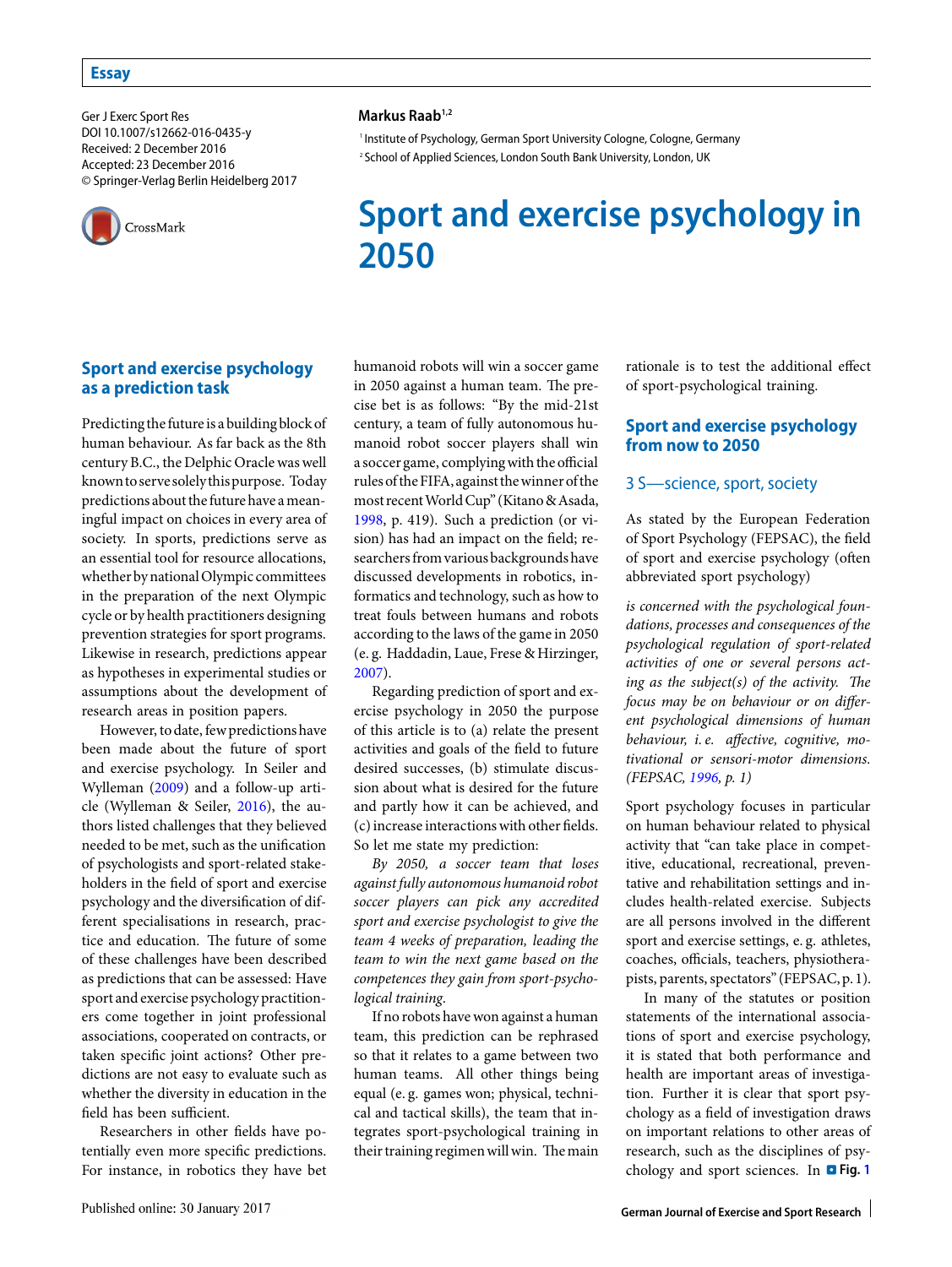

I illustrate some of these relationships that sport psychology has within what I call the 3 S: science, sport and society. These relations to science, sport and society structure the definitions and goals of the societies of sport and exercise psychology. In terms of science, I highlight the relation to other scientific disciplines of interest beyond psychology and sport sciences, such as performance psychology and performance science, cognitive science, and health science as well as action science. In the area of sports I focus on performance and health as currently represented in sport and exercise psychology. Finally, I discuss the potential impact in three exemplary areas of relevance for society, which I have labelled mind and motion, humans and technology, and sport and policy. These areas are based on a subjective perspective of importance challenges to society in which sport and exercise psychology may be important.

Using the 3 S concept, I illustrate a current trend that is extending sport and exercise psychology to larger fields. Again the following selection is not complete and represents subjective samples to illustrate the argument. One such larger field that will be more strongly connected to sport and exercise psychology is action science. Action science is an emerging field in movement science and psychology in which the importance of human actions in the interaction with our environment are investigated (see Prinz, Beisert, & Herwig, [2013\)](#page-8-3). Another field is performance psychology (e. g. Raab, Lobinger, Hoffmann, Pizzera & Laborde,

[2016;](#page-8-4) Murphy, [2012\)](#page-8-5), which has recently integrated findings from different applications of psychology, such as music, medicine and sport. Researchers have provided theoretical (Nitsch & Hackfort, [2016\)](#page-8-6), methodological (Tenenbaum & Filho, [2016\)](#page-9-2) and practical (Clark & Williamon, [2016\)](#page-8-7) recommendations that may bridge experience and best practice.

One indication of activities that may foster future developments is the founding of targeted journals, for example *Sport, Exercise, and Performance Psychology*. More broadly, performance science, a rather new discipline that is developing rapidly, integrates performance psychology with many other disciplines. The sixth World Congress on Performance Science is scheduled for 2017, and sport and exercise researchers as well as researchers from other fields and disciplines can publish in a journal called *Performance Science*, a Frontiers in Psychology journal. Similarly, cognitive science and health science have established interdisciplinary activities in which sport and exercise science is combined with societal impact such as jobs or technological innovations (see, for example, Raab & Gigerenzer, [2015\)](#page-8-8).

# Sport and exercise psychology topics

As mentioned above, the research and applications that fall under the umbrella of sport and exercise psychology include investigations on performance and health, but here just a limited number of these are discussed. There are—as in any scientific discipline—many ways to identify and group research areas. For instance, it has been well documented that expert enquiries or bibliometric studies are useful methods for presenting the current state of a field or subfield.

<span id="page-1-0"></span>Wylleman and Seiler's [\(2016\)](#page-9-1) discussion about the past, present and future of sport and exercise psychology, described above, serves as an example of expert enquiries. For bibliometric studies I use an example from the *International Review of Sport and Exercise Psychology*. Lindahl, Stenling, Lindwall, and Colliander [\(2015\)](#page-8-9) analysed 1140 papers from five sport and exercise psychology journals published between 2008 and 2011 using principal component analysis based on author co-citation relationships. Lindahl et al. followed Eom's approach [\(2009\)](#page-8-10), who analysed cited publications into principal components. In the study by Lindahl et al. this procedure resulted in groups of 158 highly cited authors' papers to detect important research in sport and exercise psychology. The analysis by Lindahl et al. resulted in 73 clusters of topics and 14 principal components (e. g. motivation, performance, stress, talent, leadership and imagery). The relation between the 158 authors and the principal components led Lindahl et al. to declare this as the "overall structure of sport and exercise psychology"  $(p. 82, \blacksquare$  Fig. [1](#page-1-0)). Further the number of citations or the number of authors was used as a quantitative analysis of the size of these research areas. For instance some research areas such as motivation and a theory such as selfdetermination is researched by 26 authors and about 3000 citations, whereas morality is cited 148 times and three authors published work on that topic. This example can be extended to other studies focussing on specific aspects of the quality of research (Schweitzer & Furley, [2016\)](#page-9-3), such as power and replication, specific methods used in practice, such as single-case studies (Barker, Mellalieu, McCarthy, Jones, & Moran, [2013\)](#page-8-11) or specific research strategies, such as using longitudinal designs (Stenling, Ivarsson & Lindwall, [2016\)](#page-9-4).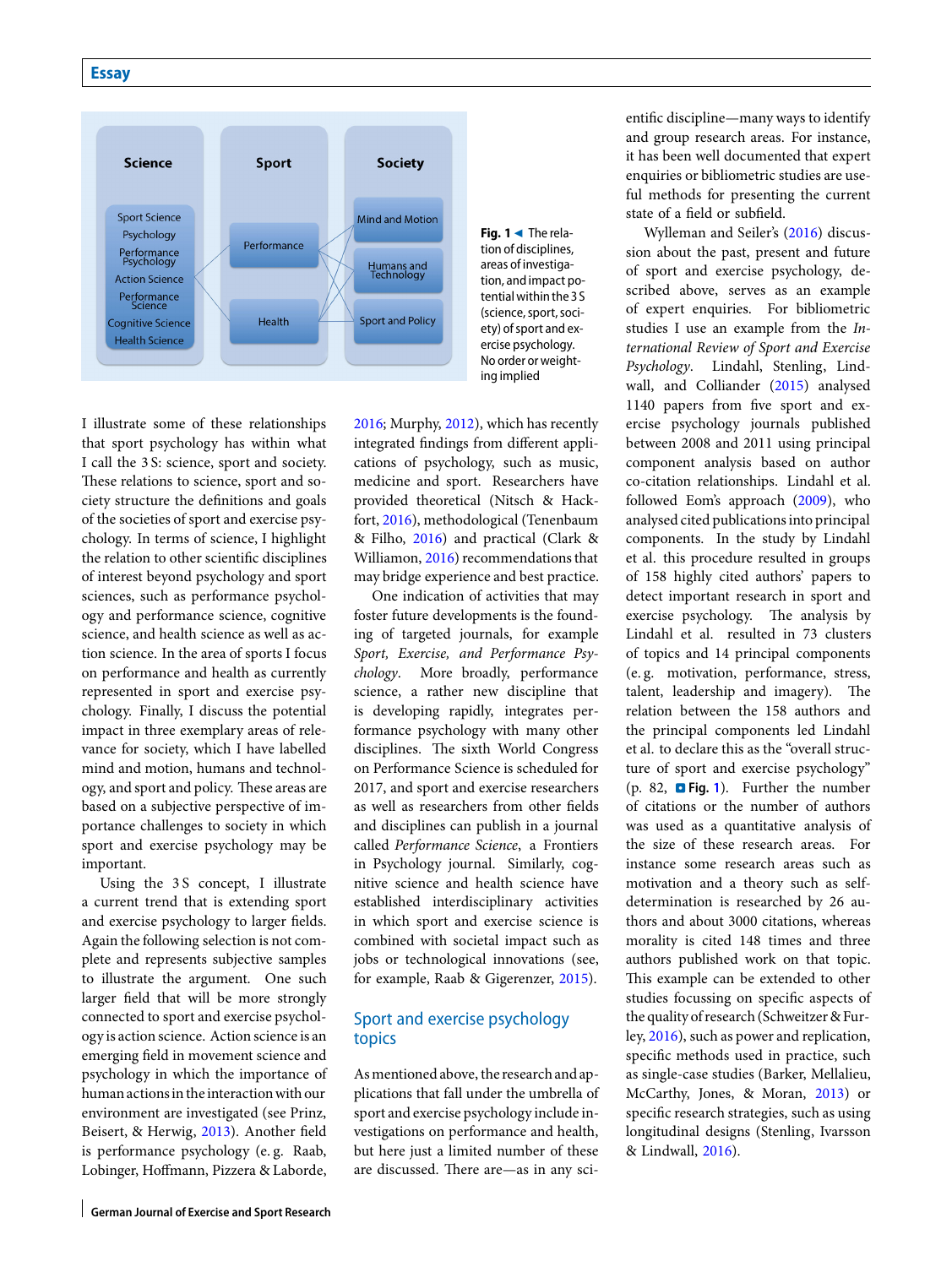A problem with any of these methods is that one infers their importance from the current analyses of research topics and predicts the field's future on the basis of the simple principle that past behaviour predicts future behaviour. Although this may be valid for individual behaviour, it may not be possible to predict new areas of research on the basis of the current state of affairs.

# Predictions about the future

How does one predict the future of sport and exercise psychology beyond forecasting activities as described above? One important lesson I have learned from working with athletes is to reframe situations if I want to change their perception. For instance, for the prediction of sport and exercise psychology in 2050, it may be better to discuss the goals of the stakeholders (i. e. members of sport associations, sport psychologists and researchers) in the field, as they may influence the future of the field through their actions in support of their beliefs or goals. This reasoning led me to ask the presidents of our current sport and exercise psychology associations to provide a brief statement about their vision of sport and exercise psychology in 2050. If these visions will be used to influence their members or the research, application, or education offuture sport psychologists, then this may be the best predictor of the future. As predictions about the future by definition can only be judged in 2050, it makes sense to predict that the responses of the current presidents may have a higher validity for the next few years than for 2050.

In **D** Table [1](#page-3-0), the responses from the presidents of sport and exercise psychology associations have been summarized. The list is in alphabetical order by association name.

The predictions of the presidents in . **Table [1](#page-3-0)** could be classified in relation to science, sport and society. For instance, Angus Mugford (AASP) predicts that *science* will allow us to individually tailor recovery strategies down to our DNA. In *sport* predictions of change refer to the importance to focus on older athletes as indicated by Anne-Marie Elbe

### **Abstract · Zusammenfassung**

Ger J Exerc Sport Res DOI 10.1007/s12662-016-0435-y © Springer-Verlag Berlin Heidelberg 2017

#### **M. Raab**

# **Sport and exercise psychology in 2050**

#### **Abstract**

Sport and exercise psychology by definition describes, explains and predicts human behaviour. Yet exact predictions of human behaviour are more the exception than the rule and thus it is no wonder that sport and exercise psychologists are not able to predict very well who will be a talent or win a gold medal in 10 years. In the same vein, it is somewhat easier to describe scientific endeavours in hindsight or by analysis of the current state of affairs than to predict what a discipline will be like in, say, 2050. Other disciplines that face similar levels of complexity have, however, tested their models on (near) future events, such as the mathematical prediction of president elections, climate change or which team will win the next soccer World Cup. Some

disciplines have even tried to forecast what will be in 2050, for instance, predicting that soccer-playing robots will win an official soccer game against humankind. This opinion statement about sport and exercise psychology starts with a description of the current state of affairs in our field, followed by a prediction of sport and exercise psychology activities and potential successes in 2050, Thus, providing a platform for discussion of our mission as well as goal setting for the coming years.

#### **Keywords**

Predictions · Resource allocation · Professional sports associations · Joint cooperation · Athletes

# **Sport- und Bewegungspsychologie im Jahr 2050**

#### **Zusammenfassung**

Laut Definition beschreibt, erklärt und prognostiziert die Sportpsychologie menschliches Verhalten. Allerdings sind Vorhersagen menschlichen Verhaltens eher die Ausnahme als die Regel, und es verwundert nicht, dass Sportpsychologen und Sportpsychologinnen nicht gute Talente vorhersagen können oder wer in 10 Jahren eine Goldmedaille gewinnen wird. Gleichermaßen ist wissenschaftliche Leistung in der Rückschau sowie durch die Analyse des aktuellen Zustands leichter zu erklären als die Entwicklung einer Disziplin bis zum Jahr 2050. Andere Wissenschaften mit ggf. gleicher Komplexität haben zukünftige Ereignisse, beispielsweise durch mathematische Vorhersagen von Präsidentenwahlen, Klimawandel oder welche Mannschaft den

nächsten Weltmeister stellt, vorhergesagt. Einige Wissenschaften haben sogar gewettet, dass bis 2050 fußballspielende Roboter ein offizielles Fußballspiel gegen die Menschheit gewinnen werden. In diesem Positionspapier über die Sportpsychologie werden aktuelle Entwicklungen des Feldes Sportpsychologie beschrieben und Handlungen sowie mögliche Erfolge bis 2050 vorhergesagt – in der Hoffnung, dass unsere Mission und Zielsetzungen für die Zukunft diskutiert werden.

#### **Schlüsselwörter**

Vorhersagen · Ressourcenzuteilung · Professionelle Sportverbände · Gemeinsame Zusammenarbeit · Athleten

(FEPSAC) and Angus Mugford (AASP). Finally for *society* predictions of the role of sport and exercise psychologywill even more relate to societal challenges such as obesity as predicted by Anne-Marie Elbe (FEPSAC).

The predictions in **D** Table [1](#page-3-0) could be equally well classified in dimensions of structure, processes and culture. For instance, predictions about *structure* in Vincent Granitos' statement (APA, Division 47) are related to partnerships between medical and sport psychology pro-

fessionals or a job market in high schools or junior colleges. Changes of *processes* could be illustrated in statement of Anne-Marie Elbe (FEPSAC) about how technology will be used in the future or by Pier-Eric Chamberland ("CAP") about aligning education and internships. Finally Gangyan Si (ISSP) provides a nice example on *cultural* changes that encompass the dynamics of cultural diversity.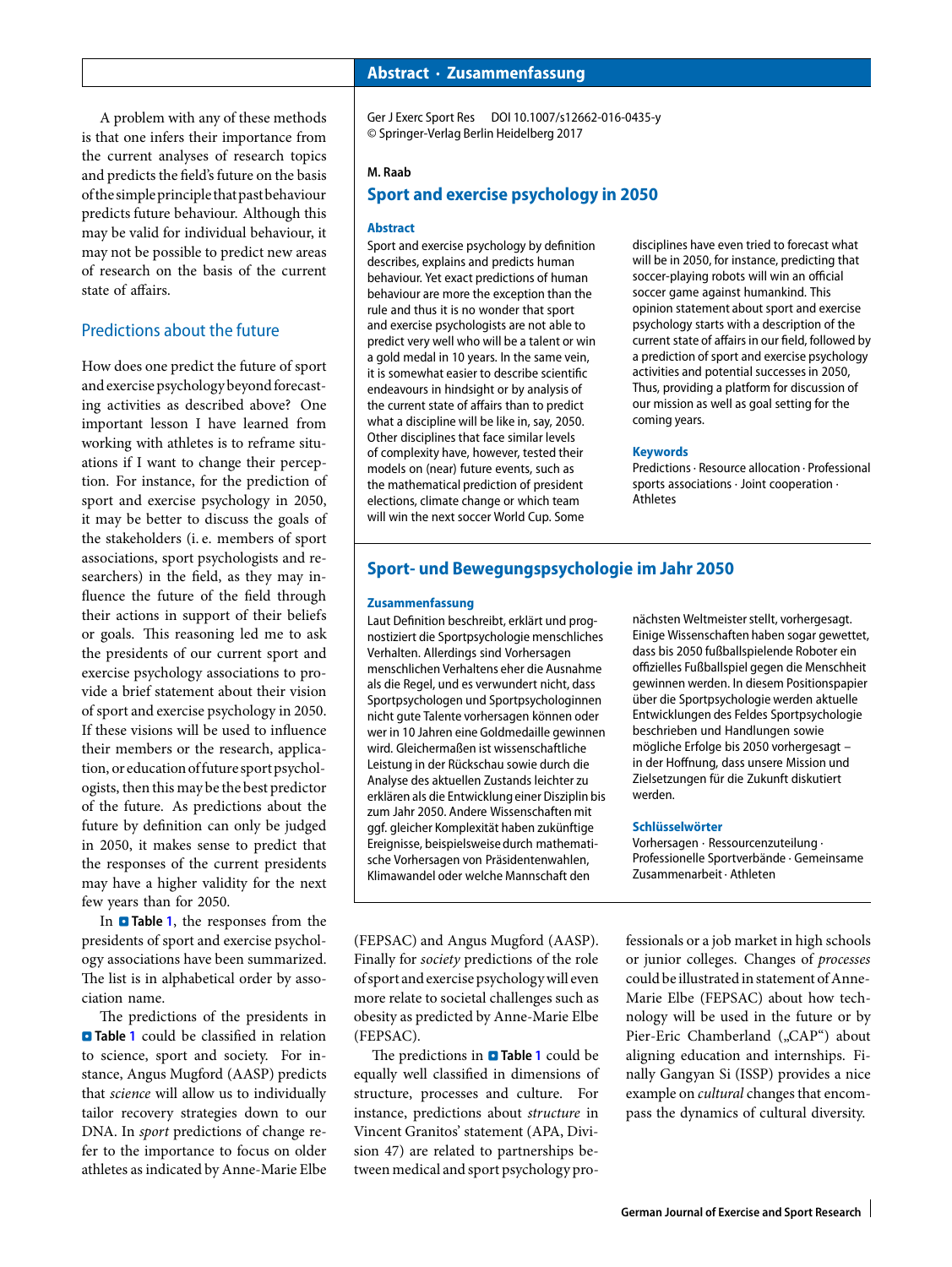<span id="page-3-0"></span>

| Table 1 Predictions about sport and exercise psychology in 2050 from various national and international associations. Predictions are original citations<br>as exact responses received via emails in November 2016 |                        |                                                                                                                                                                                                                                                                                                                                                                                                                                                                                                                                                                                                                                                                                                                                                                                                                                                                                                                                                                                                                                                                                                                                                                                                                                                                                                                                                                                                                                                                                                                                                                                                                                                                                                                                           |  |
|---------------------------------------------------------------------------------------------------------------------------------------------------------------------------------------------------------------------|------------------------|-------------------------------------------------------------------------------------------------------------------------------------------------------------------------------------------------------------------------------------------------------------------------------------------------------------------------------------------------------------------------------------------------------------------------------------------------------------------------------------------------------------------------------------------------------------------------------------------------------------------------------------------------------------------------------------------------------------------------------------------------------------------------------------------------------------------------------------------------------------------------------------------------------------------------------------------------------------------------------------------------------------------------------------------------------------------------------------------------------------------------------------------------------------------------------------------------------------------------------------------------------------------------------------------------------------------------------------------------------------------------------------------------------------------------------------------------------------------------------------------------------------------------------------------------------------------------------------------------------------------------------------------------------------------------------------------------------------------------------------------|--|
| <b>Institution</b>                                                                                                                                                                                                  | <b>President</b>       | <b>Prediction</b>                                                                                                                                                                                                                                                                                                                                                                                                                                                                                                                                                                                                                                                                                                                                                                                                                                                                                                                                                                                                                                                                                                                                                                                                                                                                                                                                                                                                                                                                                                                                                                                                                                                                                                                         |  |
| AASP                                                                                                                                                                                                                | Angus Mugford          | By 2050, human and technology interfaces will have become a common part of everyday life. Our medical<br>healthcare, nutritional needs and recovery strategies have all become individually tailored down to our<br>DNA. The same may be true of our trained ability to self-regulate with bio- and neurofeedback, although<br>our ability to meditate and be mindful, free of technology and feedback will be as fundamental and im-<br>portant as ever. Indeed, Maslow's hierarchy of needs will continue to be as relevant with an ever aspiring<br>desire to self-actualize given most other needs will be met                                                                                                                                                                                                                                                                                                                                                                                                                                                                                                                                                                                                                                                                                                                                                                                                                                                                                                                                                                                                                                                                                                                        |  |
| APA, Division 47                                                                                                                                                                                                    | <b>Vincent Granito</b> | Sport, Exercise, and Performance Psychology in 2050:<br>There will be a much greater emphasis on older athletes because of the graying of our population. I think<br>it will focus on both the exercise aspect, but I also believe that elderly will want to remain competitive, so<br>sport involvement would still be a focus. These participants might have performance issues around fear of<br>injury because of the loss of muscle tone and bone strength.<br>I think the practice of sport, exercise and performance psychology will become much more technology<br>infused. There will be new uses for mobile technology that can help athletes with concentration, motiva-<br>tion, stress management, and cognitive restructuring.<br>A greater partnership will take place between medical and sport psychology professionals as we learn<br>more about the impact concussions have on athletes. Students going into the field will probably have to<br>take more physiology and medical type classes to fit this partnership.<br>Since more students are coming into our field, and the relatively few jobs available at Olympic, Profes-<br>sional, and Major College levels, I can see how people will need to get creative to find new areas to work.<br>In the United States, the high schools, Junior Colleges, and lower level colleges are an untapped market<br>that would provide more than enough work opportunities for graduating students.<br>A greater emphasis will be placed on the Performance side of our field. Up to this point, it's been just the<br>athletes or sports-going forward I can see us applying our performance knowledge to dancers, actors,<br>police, military, business, surgeons, etc. |  |
| <b>BASES</b><br>Division of Psy-<br>chology                                                                                                                                                                         | Chris Harwood          | From the perspective of applied practice, sport and exercise psychology will be a fully established and<br>regulated profession whereby only those who have followed specific education, training and supervised<br>experience programmes can be employed by the sport industry (i. e. national federations, professional<br>sports, youth sport academies, sport institution services, parents). The quality of education and training<br>in psychological support and intervention techniques will be higher, more bespoke to sport and exercise<br>contexts, and with an greater emphasis on demonstrating a wide range of technical, social, organisational<br>and cultural competencies. Due to an enhanced skill-set that begins with an understanding of sport and<br>exercise sciences, the expertise of the sport and exercise psychologist in 2050 will mean that pseudo-psy-<br>chology practitioners, and unqualified 'mental coaches' no longer exist in the sporting market place                                                                                                                                                                                                                                                                                                                                                                                                                                                                                                                                                                                                                                                                                                                                           |  |
| <b>FEPSAC</b>                                                                                                                                                                                                       | Anne-Marie Elbe        | In general, I think there will be a larger focus on exercise than on sport psychology. This will be due to the<br>fact that there will be a shift in focus from young, athletic populations towards more research on older/the<br>ageing population. Keeping the ageing population healthy and fit will be a major occupational field for<br>graduates from our field.<br>Exercise will be seen as an/the important factor to tackle obesity involving many more exercise psycholo-<br>gists than today. Obesity will be one of/the biggest health challenges Western societies face in 2050.<br>Research in our field will involve the use of many more technologies than today (e. g. more widespread<br>use of psychophysiological methods to measure psychological states, computer/app-assisted research<br>and interventions).<br>Sport/exercise psychology graduates will be increasingly employed in fitness venues/as personal trainers<br>to develop, enhance and support individuals' personal body and fitness projects. Being fit will be even<br>more important than today for members of the upper middle class in Western societies.<br>Sport/exercise psychologists researchers will be involved in many more interdisciplinary projects than<br>today.<br>With regard to the publications in our field I predict more diversity in the applied research methods and in<br>the populations under investigation                                                                                                                                                                                                                                                                                                           |  |
| <b>ISSP</b>                                                                                                                                                                                                         | Gangyan Si             | Given the global nature and dynamics of cultural diversity within the sporting arena, there will be more<br>systematic-empirical cross-cultural/indigenous studies based on the cultural/indigenous researches in<br>sport and exercise psychology. Such comparisons not only highlight the differences in the sporting be-<br>haviours, motivations and thought patterns of people from different cultural backgrounds, but can also<br>discover their similarities. Using this combined emic-etic approach, sport and exercise psychology can<br>truly contribute to the realization of the ultimate goal for psychology                                                                                                                                                                                                                                                                                                                                                                                                                                                                                                                                                                                                                                                                                                                                                                                                                                                                                                                                                                                                                                                                                                                |  |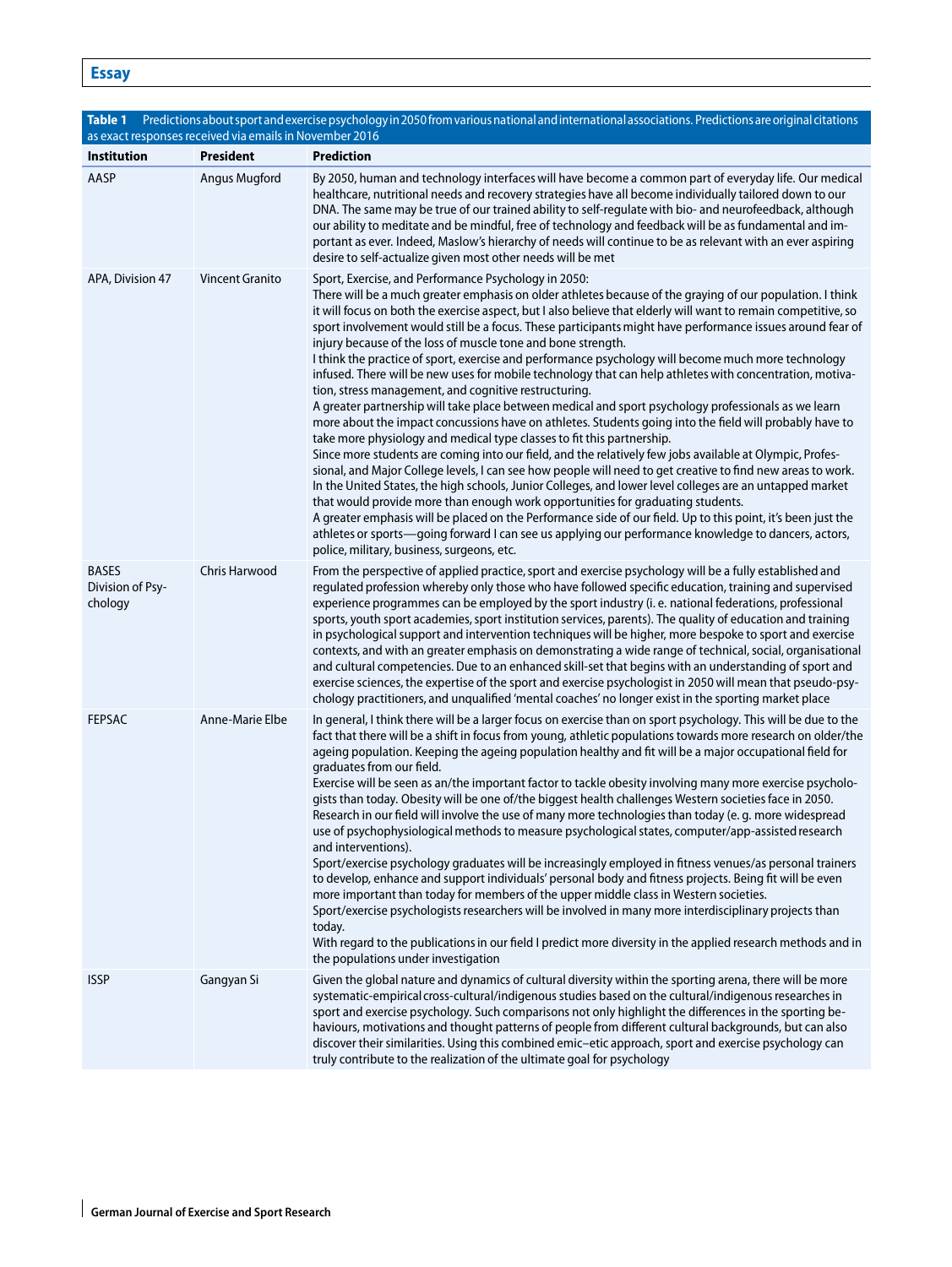#### Table 1 Predictions about sport and exercise psychology in 2050 from various national and international associations. Predictions are original citations as exact responses received via emails in November 2016 (Continued)

| <b>Institution</b>                                                                                                                                                                                                                                                                                              | <b>President</b>           | <b>Prediction</b>                                                                                                                                                                                                                                                                                                                                                                                                                                                                                                                                                                                                                                                                                                                                                                                                                                                                                                                                                                                                                                                                                                                                                                                                                                                                                                                                                                                                                                                                                                                                                                                                                                                                                                                                                                                                                                                                                                                                                                                                                                                                                                                                                                                                                                                                                                                                                                                                                                                                                                                                                                                                                                                                             |  |
|-----------------------------------------------------------------------------------------------------------------------------------------------------------------------------------------------------------------------------------------------------------------------------------------------------------------|----------------------------|-----------------------------------------------------------------------------------------------------------------------------------------------------------------------------------------------------------------------------------------------------------------------------------------------------------------------------------------------------------------------------------------------------------------------------------------------------------------------------------------------------------------------------------------------------------------------------------------------------------------------------------------------------------------------------------------------------------------------------------------------------------------------------------------------------------------------------------------------------------------------------------------------------------------------------------------------------------------------------------------------------------------------------------------------------------------------------------------------------------------------------------------------------------------------------------------------------------------------------------------------------------------------------------------------------------------------------------------------------------------------------------------------------------------------------------------------------------------------------------------------------------------------------------------------------------------------------------------------------------------------------------------------------------------------------------------------------------------------------------------------------------------------------------------------------------------------------------------------------------------------------------------------------------------------------------------------------------------------------------------------------------------------------------------------------------------------------------------------------------------------------------------------------------------------------------------------------------------------------------------------------------------------------------------------------------------------------------------------------------------------------------------------------------------------------------------------------------------------------------------------------------------------------------------------------------------------------------------------------------------------------------------------------------------------------------------------|--|
| <b>CPA</b>                                                                                                                                                                                                                                                                                                      | Pier-Eric Chamber-<br>land | A lot can happen in 33 years. Training and licensing requirements in Canada changed drastically over the<br>past 15 years alone. For example, 2017 will be the first year where graduate students from all provinces<br>will earn a salary during their internships (Québec joined only recently). Part of my predictions are obvi-<br>ously wishes, but I believe the trends and needs I noticed in the field have significant chances of material-<br>izing by 2050.<br>First and foremost, sports psychology as a specialization will be promoted to a larger scale at the public,<br>professional and inter professional levels. Athletes are now able to share their lifestyle, ambitions and<br>feelings on social media. With time, such exposure will make the presence of a team of professionals that<br>includes a trained sports psychologist more obvious to the public, whether it is for mental preparation,<br>skill acquisition, career/education/life balance for mental health. It will become common knowledge for<br>coaches and physical trainers that these duties will be best assumed by sports psychologists who will, as<br>a result, accelerate the advancement of knowledge in that area. I would therefore expect an increase in<br>popularity of graduate programs in sports psychology, which may become more widely available. For the<br>moment, undergraduate students have to plan their education carefully if they seek a specialization in<br>sports psychology.<br>In order to promote training in sports psychology, professional organizations within the psychology prac-<br>tice will have formed stronger bonds by developing and disseminating training guidelines, which will<br>be adopted by a growing number of universities. This will also be facilitated by the emergence of evi-<br>dence-based practice quidelines within and across countries and regulatory organizations.<br>In line with this, I would also expect a stronger development of the scientist-practitioner identity within<br>the sports psychology practice. Data is absolutely everywhere now, actively used in sports predictive<br>analytics from Baseball to Mixed Martial Arts. I would hope that sports psychologists join the trend and<br>form a habit of collecting psychological data in a systematic manner to publish their findings in clinical<br>journals, or collaborate with sports agencies to identify determinants of performance and well-being.<br>As professional sports have a strong influence on society, the dissemination of the practices above will<br>inspire people to engage more actively in conscious efforts of self-improvement |  |
| AASP Association for Applied Sport Psychology, APA American Psychology Association, Society for Sport, Exercise & Performance Psychology, Division 47,<br>CPA Canadian Psychological Association, FEPSAC European Federation of Sport Psychology, ISSP International Society of Sport Psychology, BASES British |                            |                                                                                                                                                                                                                                                                                                                                                                                                                                                                                                                                                                                                                                                                                                                                                                                                                                                                                                                                                                                                                                                                                                                                                                                                                                                                                                                                                                                                                                                                                                                                                                                                                                                                                                                                                                                                                                                                                                                                                                                                                                                                                                                                                                                                                                                                                                                                                                                                                                                                                                                                                                                                                                                                                               |  |

Association of Sport and Exercise Sciences, Division of Psychology

# **SPC model of the future**

I argued above that the visions of the future of sport and exercise psychology can be categorized according to the 3 S: science, sport, and society. Further I illustrated through the responses from the professional association presidents that they could be classified into the dimensions of structure, processes and culture (SPC). Such SPC descriptions are often used in change management and specifically in areas of interest such as health (Evans, Baker, Berta & Barnsley, [2015\)](#page-8-12). Applying these change management strategies to health or performance could lead to discussions of the changes needed to promote the future of sport and exercise psychology. In the following sections, each of the parts of the SPC framework as they apply to the 3 S of exercise and sport psychology (see **o** Fig. [2](#page-5-0)) are discussed. These ideas could form the basis of goals to be met by 2050.

# **Science**

# **Structure**

First, a scientific strategy that integrates the areas of performance science, cognitive science and health science as well as the subdivisions of sport, exercise and performance psychology would need theoretical clusters. A cluster would be a structure that serves as a "melting pot" for stakeholders from these different disciplines and areas of interest. On a global level, such a cluster addressing the theory of human performance might take the form of a worldwide commission or continental associations in which, for instance, experts from the Association of Performance Science, the International Society of Sport Psychology and other associations would meet. Their task would be to develop and evaluate common theories that describe, explain and predict behaviour in human performance in general as well as in specific areas of exercise and sport. A structure of joint working groups could potentially lead to continental or national levels of structure for governmental or nongovernmental organizations and a specific funding and scientific dissemination strategy.

Second, clusters of these kinds may need to include members who work on other important developments, such as methodology. It seems quite important that by 2050 we standardize the methods we use in a way that is accepted beyond the boundaries of exercise and sport psychology (Clark & Williamon, [2016\)](#page-8-7) by sport science, psychology, or the cognitive, performance, or health sciences in general. The influence of sport and exercise psychology on other fields might be measured by the number of citations and documented changes in theory, methods and applications. More practically, sport and exercise psychology could develop a catalogue, similar to those used in clinical psychology (e. g. International Statistical Classification of Diseases and Related Health Problems, ICD-10), to describe our phenomena and diagnostics using the same vocabulary. This would require defining diagnostics and interventions such that, for instance, stress,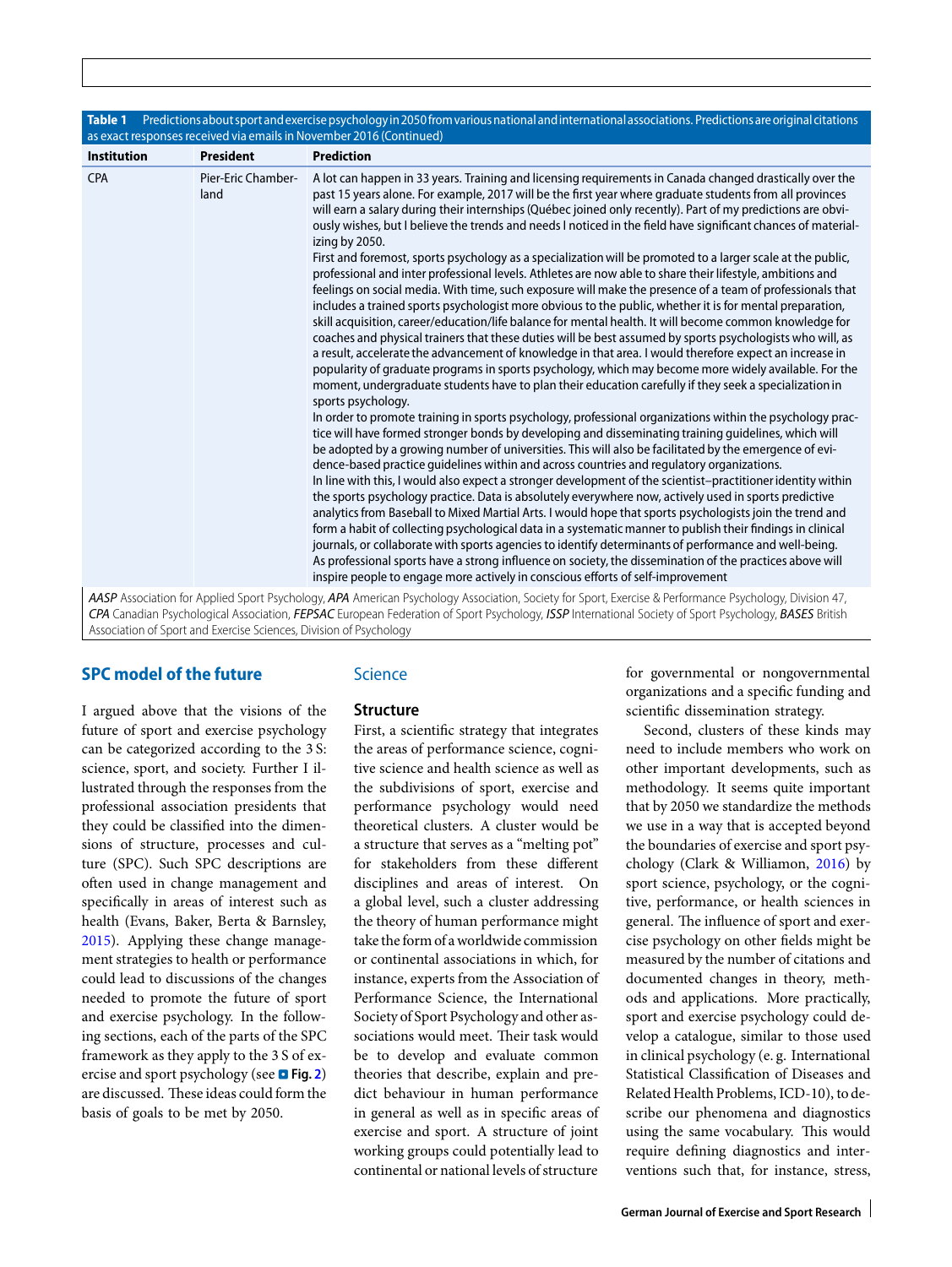

<span id="page-5-0"></span>**Fig. 2** A SPC (structure, processes, culture) applied to the 3 S (science, sport, society), suggesting goals to reach by 2050. No order or weighting implied. *IOC* International Olympic Committee,*WHO*World Health Organization

burnout and depression can be differentiated and the roles of sport and exercise psychologist and clinician can be easily distinguished.

#### **Processes**

Processes in change management are important to optimize developments. For predicting the future of sport and exercise psychology, two aspects—the quality of basic research and the quality of translational science—seem to be important, as discussed in previous predictions (Wylleman & Seiler, [2016\)](#page-9-1).

A number of challenges in basic research could be met by 2050. For instance, the quality of basic research will be improved if the structural clusters discussed above have developed theoretical and methodological standards that can be judged in real practice. By 2050 the confidence crisis in psychology (Pashler & Wagenmakers, [2012\)](#page-8-13) that has also affected sport psychology (Schweitzer & Furley, [2016\)](#page-9-3) should be resolved, and guidelines for allowing for both specific standards and variance in the way to conduct research are warranted. A vision for 2050 would include processes that allow sufficient resources for quality to be established by national and international bodies; cooperation among associations, clubs, teams, and individuals in sport and exercise should also lead to quality in basic research in more applied settings. Current strategies such as the Open Science Framework (OSF, [https://](https://osf.io/) [osf.io/\)](https://osf.io/) and future developments should be adapted to the specific scientific needs and conditions in sport and exercise psychology. For instance, OSF standards may not fully apply to scientific investigations in elite sports. Sport and exercise psychologists need to develop standards based on reliable scientific findings to implement in elite sports and increase scientific reproducibility.

The quality of basic research needs to have a counterpart in translational science that makes it possible to translate research into practice. In 2050 institutions and dedicated experts may transfer research findings that are validated and checked for their effects in real situations. These should be directly communicated to stakeholders in practice. Infrastructures that optimize the processes of individually tailored communication should become as frequently used as our current messenger systems. Whereas this has become common practice in physical health disciplines (e. g. Lewis, Lyons, Jarvis & Baillargeon, [2015\)](#page-8-14), for mental health and sport and exercise psychology, this is still an aim for 2050.

#### **Culture**

The scientific culture of 2050 may be different in terms of its bidirectionality and in the extent to which global challenges are taken into account. First, bidirectionality needs to surpass current strategies. For instance, currently in basic research often a unidirectional transfer from, say,

psychological theories to application in the sport and exercise psychology content is realized. Likewise, unidirectionality is often seen when researchers use a sport context to test their ideas in practice. With bidirectionality I envision that in 2050 research conducted in sport and exercise psychology will influence research in psychology, sport science, performance, and cognitive and health sciences as much as vice versa. An indication of change would be researchers publishing and working more often in interdisciplinary teams, using sport and exercise psychology findings to test theories in other areas of research (see, e. g. Raab, [2012\)](#page-8-15). Further I envision that a culture of cooperation between researchers and practitioners will be fostered in which questions that emerged from previous research as well as from applied situations will be addressed.

Second, global challenges in sport and exercise psychology require global attention. For instance, recent advances in science that could enhance peak performance have generated a culture of national proprietary interest that may preventearlydisseminationof scientific findings. Currently sport and exercise psychology is not equally accepted worldwide, and relevant activities of governments, funding agencies, international societies and journal publishers in developing countries are not yet optimal. I envision in 2050 this may still be the case if the sport system and competitions remain similar. However, researchers in sport and exercise psychology may be much more involved in global activities, such as coach education on ethics, psychological aspects of doping, that would allow for fair, transparent competition in which psychological preparation becomes a crucial component, as indicated in my prediction for 2050. In areas of health I think these global challenges have been addressed muchmore; I predict that the specific role and impact of sport and exercise psychologists will be clearly acknowledged in 2050.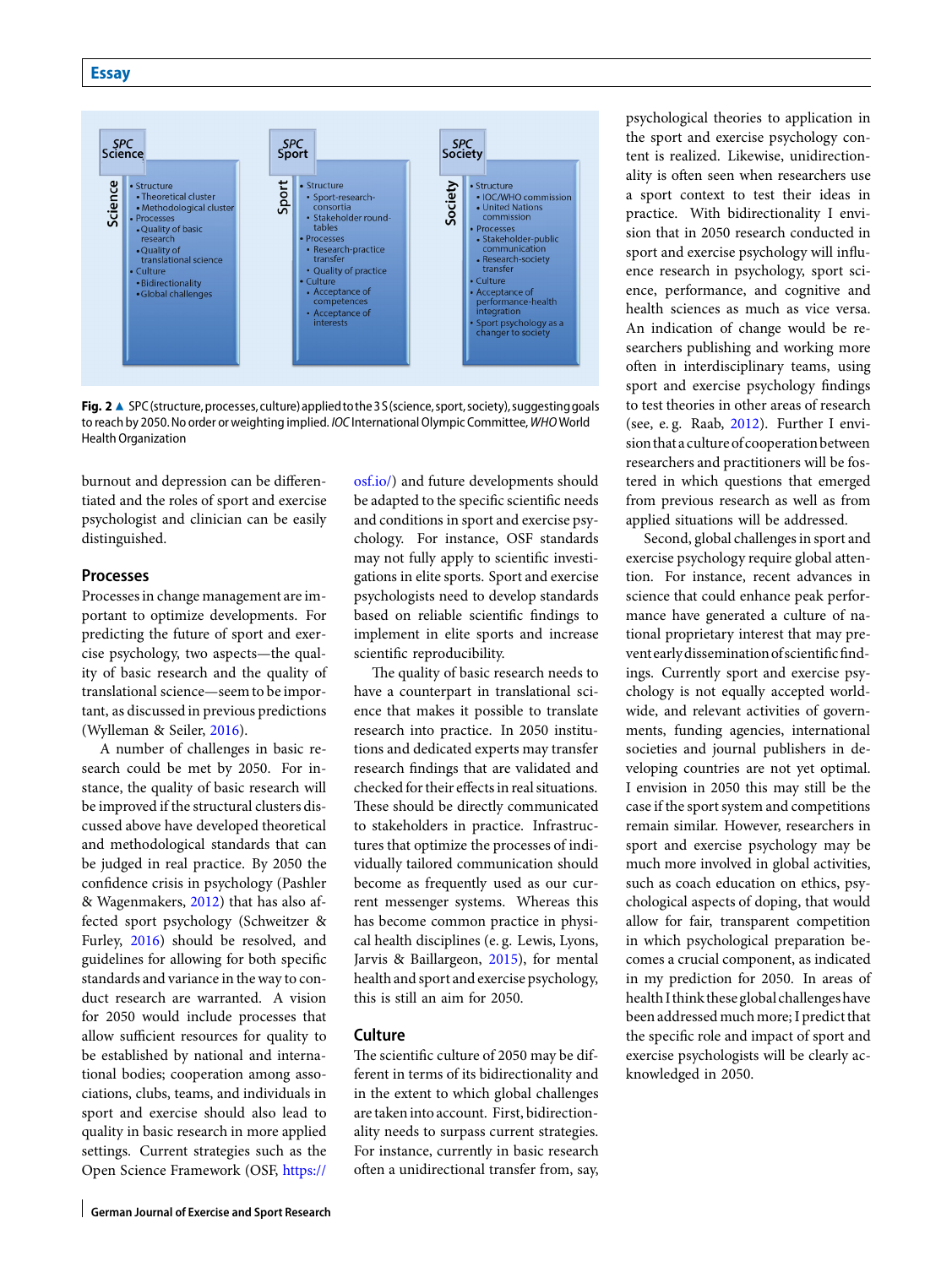# Sport

#### **Structure**

The sport structure could change by 2050 in meaningful ways using sport-research consortia and stakeholder roundtables. For sport-research consortia there are a couple of visions that could be developed at the local or global level. Locally, sport clubs could create teams consisting of coaches, sport psychologists and a researcher. The team would be accountable for successes and failures and thus their cooperation and jobs would depend on their joint activities. Within clubs and associations we need researchers and sport and exercise psychologists to be the representatives of the club. Just as a main coaching philosophy in a club is needed, so too a psychological philosophy beyond individual coach–psychologist or athlete–psychologist dyads is critical to success.

Globally, associations could provide the same structure bringing together national/international sport associations and sport psychologists and researchers. Again, hiring and firing them as a team will increase cooperation among coaches, sport psychologists and researchers. Some current activities such as professional soccer academies already show a structural integration for some research areas, such as performance analysis (Raya-Castellano & Fradua, [2015\)](#page-9-5).

I envision that stakeholders will have roundtables that develop new structures. For instance, currently research, advanced education in sport and exercise psychology, and sport administration are not conducted in the same place. I can envision that we will build places in which they all come together in the same building to allow daily exchanges. Some universities do host sport associations or scientific associations and some sport structures such as the Wembley campus integrate education in the sport system [\(http://ucfb.com/ucfb-experience/](http://ucfb.com/ucfb-experience/campus-locations/ucfb-wembley/) [campus-locations/ucfb-wembley/\)](http://ucfb.com/ucfb-experience/campus-locations/ucfb-wembley/). Nevertheless, a united structure that integrates all these components in the same place is lacking on national and international levels and would be a vision for 2050. Needless to say, to implement such

changes, concrete action plans need to be developed that would use the proposed new structures.

#### **Processes**

Sport processes that may require attention are the research–practice transfer and the quality of practice; both processes could be very different in 2050. For research–practice transfer, processes could be instituted that validate research in an area that summarizes current trends via meta-analyses or other forms of reviews (Raab, Wylleman, Seiler, Elbe & Hatzigeourgiadis, [2016\)](#page-8-16). These transfer processes could be summarized on slides for use in teaching at universities as well as disseminated via tweets to stakeholders. Further, such material needs to be translated by research coordinators in sport associations for use in the different coach education systems and communicated to club and association management. Sharing databases and knowledge management systems between, for instance, diagnostics centres at universities or Olympic training centres and sport associations would benefit all sports at the local and international level (e. g. [https://www.dshs-koeln.de/](https://www.dshs-koeln.de/en/momentum/) [en/momentum/\)](https://www.dshs-koeln.de/en/momentum/).

For the quality of practice, I envision that in 2050 there will be computerbased processes that support decisions of sport psychologists. For instance, "big data" has arrived in sports, but it seems that different members of the sport system have access to it for specific judgments, such as talent selection and development, competition and training analyses. Sport and exercise psychologists certainly should be members of the expert groups that determine what data should be used in diagnostics, contributing to the kind of analyses used and interpretations that add a psychological perspective to decisions. For instance, there could be a database and online system that directly integrates information from different sensors and feeds it to sport psychologists. Whereas today we use different devices to gather global positioning system tracking data, heart rate variability, or psychological states, in thefuture there may be a device such as a ring an athlete wears that transmits such data to an online database (for a current device see [http://www.thebioring.com/\)](http://www.thebioring.com/). Again the process to interpret the data and decide on interventions will in the future still require the expertise of sport and exercise psychologists that I believe a 'computer bot' would be unable to handle in 2050.

### **Culture**

A change towards a stronger acceptance of the different competences andinterests of sport psychologists and other stakeholders seems warranted for building the structures and processes described above. Regarding the acceptance of competences, in the future, education, accreditation and certification are needed to identify the competences a sport psychologist possesses that differ from those of the other professionals on a team of experts in sports. Acceptance of these different competences would also allow for different beliefs about the differentiation of expert teams and could lead to the adoption of a set of clearly defined competences that takes into account different educational backgrounds and job titles in the profession (e. g. performance enhancers, personal coaches, mental coaches, sport psychologists, clinical psychologists, psychiatrists, sport psychological experts). Whether in 2050 it will be meaningful and manageable to have an internationally recognized certificate in sport and exercise psychology that unites them all is to be seen. Communication culture may also change here, as well as the roles of these different stakeholders in sport and exercise psychology. The ambiguity surrounding these roles is one reason why individuals, teams, clubs and associations do not rate the importance of our field as high as it deserves.

For acceptance of interests, I could envision a cultural change that encourages cooperative teams as described above. In their professions, a coach's value is measured in winning games, a researcher's value is measured in publishable outcomes and a sport psychologist's value is measured in the personal development of an athlete. Accepting that these goals and the measures of success at least partly differ and sometimes conflict would be such a change. A special issue of *Ath*-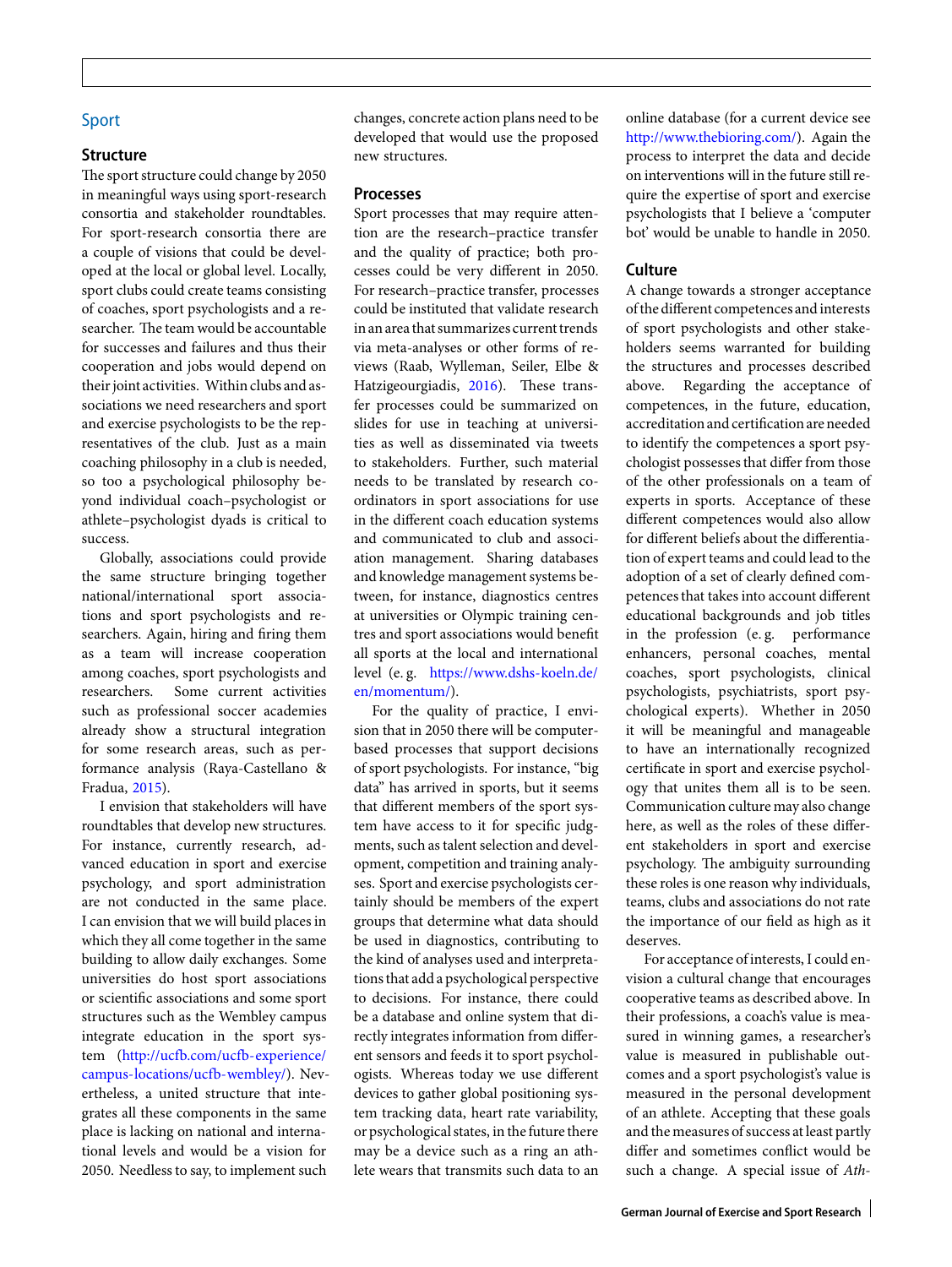*letic Insight*(Schinke, Hancock, Dubuc & Dorsch, [2006\)](#page-9-6) summarized some of the applied sport psychology challenges for accepting these different goals. Asking Swedish sport psychology students, the sport psychologist Urban Johnson [\(2006\)](#page-8-17) envisioned that 10 years later (so at the time of the writing of the current paper you read), theory and methodology would develop and licensed sport psychologistsmight be fighting overalimited job market. It may still be that in 2050 full certification of sport psychologists will not yet be internationally recognized. Whereas some certifications have been established on national levels, broader agreements are still needed. This is still a work in progress for groups such as the European Federation ofSportPsychology (FEPSAC) and the European Federation of Psychologists' Associations (EFPA).

#### **Society**

#### **Structure**

Currently the structures of performance and health aspects of sport and exercise psychology are treated separately. The International Olympic Committee (IOC) and the World Health Organization (WHO) do not work together, and sport and exercise are not high on the agenda of the United Nations. In **D** Fig. [1](#page-1-0), I identified mind and motion, humans and technology, and sport and policy as target areas in which sport and exercise psychology can show that exercise and movement have an impact on the mind (see, e. g. the area of embodied cognition; Fischer & Coello, [2016\)](#page-8-18). Further, the influence of sport and exercise psychology on human–technology interaction is almost absent but has been well documented in general psychology (Vogeley & Bente, [2010\)](#page-9-7).

For goals involving health and performance, I envision a structure that merges policy and sport, such as one in which the WHO and the IOCwork together to fight, for instance, doping in elite sports or dopingin body-building contrasting economic interests of business stakeholders. Further, the two associations could develop joint strategies to encourage more young people to participate in sports and fight societal challenges such as obesity together, potentially achieving performance and healthgoals through sports participation. A structure of cooperation would potentially lead to the development of joint standards, integrating for instance the body mass index (BMI) used by the WHO or the muscle–fat ratio used by sport scientists. Certainly constructs such as self-efficacy have explanatory value across different branches of health and performance research. The field of sport and exercise psychology thereforewould need toaddress both perspectives of health and performance together in education and in relating these areas of interest to the areas of science and sport as discussed above. Examples include joint work, published meta-analyses beyond the performance and health areas, and transfer from performance to health and vice versa.

For a structure such as a United Nations commission on sport and exercise psychology, a demonstration of importance is needed. If the performance and health dimensions of sport and exercise psychology could be merged to reduce, say, obesity and doping through behavioural changes based on psychological interventions, a 2050 United Nations commission could be an achievable goal. In work and organizational psychology there is well-documented evidence that health and performance goals can be achieved at the same time (e. g. Genaidy et al., [2007\)](#page-8-19) and that these common goals are jointly implemented in organizational structures. A joint organizational structure of the IOC and the WHO does not exist, but current IOC prevention activities targeting injury in elite athletes or doping [\(http://](http://www.ioc-preventionconference.org/) [www.ioc-preventionconference.org/\)](http://www.ioc-preventionconference.org/) andWHO activities on health promotion [\(http://www.who.int/healthpromotion/](http://www.who.int/healthpromotion/conferences/9gchp/en/) [conferences/9gchp/en/\)](http://www.who.int/healthpromotion/conferences/9gchp/en/) could be jointly developed under the patronage of the United Nations in the future. For instance, the United Nations has included the global issues of good health/wellbeing and decent work and economic growth in the 17 sustainable development goals to be reached by 2030 [\(http://](http://www.un.org/sustainabledevelopment/sustainable-development-goals/) [www.un.org/sustainabledevelopment/](http://www.un.org/sustainabledevelopment/sustainable-development-goals/) [sustainable-development-goals/\)](http://www.un.org/sustainabledevelopment/sustainable-development-goals/).

#### **Processes**

Stakeholder–public communications and research–society transfer need to be improved by 2050. For stakeholder–public communications, currently large institutions such as the WHO do communicate standards of exercise to the public [\(http://www.who.](http://www.who.int/mediacentre/factsheets/fs385/en/) [int/mediacentre/factsheets/fs385/en/\)](http://www.who.int/mediacentre/factsheets/fs385/en/). These have been refined and specified on the continental and national level (see white papers on physical activity by the EU Commission on Sport [\[http://eur-lex.europa.eu/legal-content/](http://eur-lex.europa.eu/legal-content/EN/TXT/?uri=CELEX:52007DC0391) [EN/TXT/?uri=CELEX:52007DC0391\]](http://eur-lex.europa.eu/legal-content/EN/TXT/?uri=CELEX:52007DC0391) and the American College of Sports Medicine [\[http://www.acsm.org/public](http://www.acsm.org/public-information/position-stands)[information/position-stands\]](http://www.acsm.org/public-information/position-stands). A process that has recently started is to personalize recommendations that are additionally supported by more data from individuals and devices (e. g. [http://quantifiedself.](http://quantifiedself.com/) [com/\)](http://quantifiedself.com/). A system that integrates all stakeholders as mentioned above via the IOC, WHO, and United Nations and makes use of personalized communication processes to achieve both health and performance goals may come to be in 2050, aided by the sport and exercise psychologist's knowledge of diagnostics and interventions.

For the transfer of research to society, there are currently many activities aimed at increasing access to research for the public. For instance, national and international funding bodies have instituted open-access strategies for making data and publications publicly available. Researchers, agencies and politicians have established open-access policies to set up standards of transparency and informed decision making. However, given the number of papers published and the amount of data compiled and given the style in which research is typically written up, future research transfer to society needs to adopt styles and formats that are more accessible to the public without lowering the scientific standards or jeopardizing confidence in the evidence being presented. Whereas scientists are well versed about scientific standards and arefamiliarwith current activities such as the Open Science Collaboration [\(2015\)](#page-8-20), for society at large this is certainly not the case today.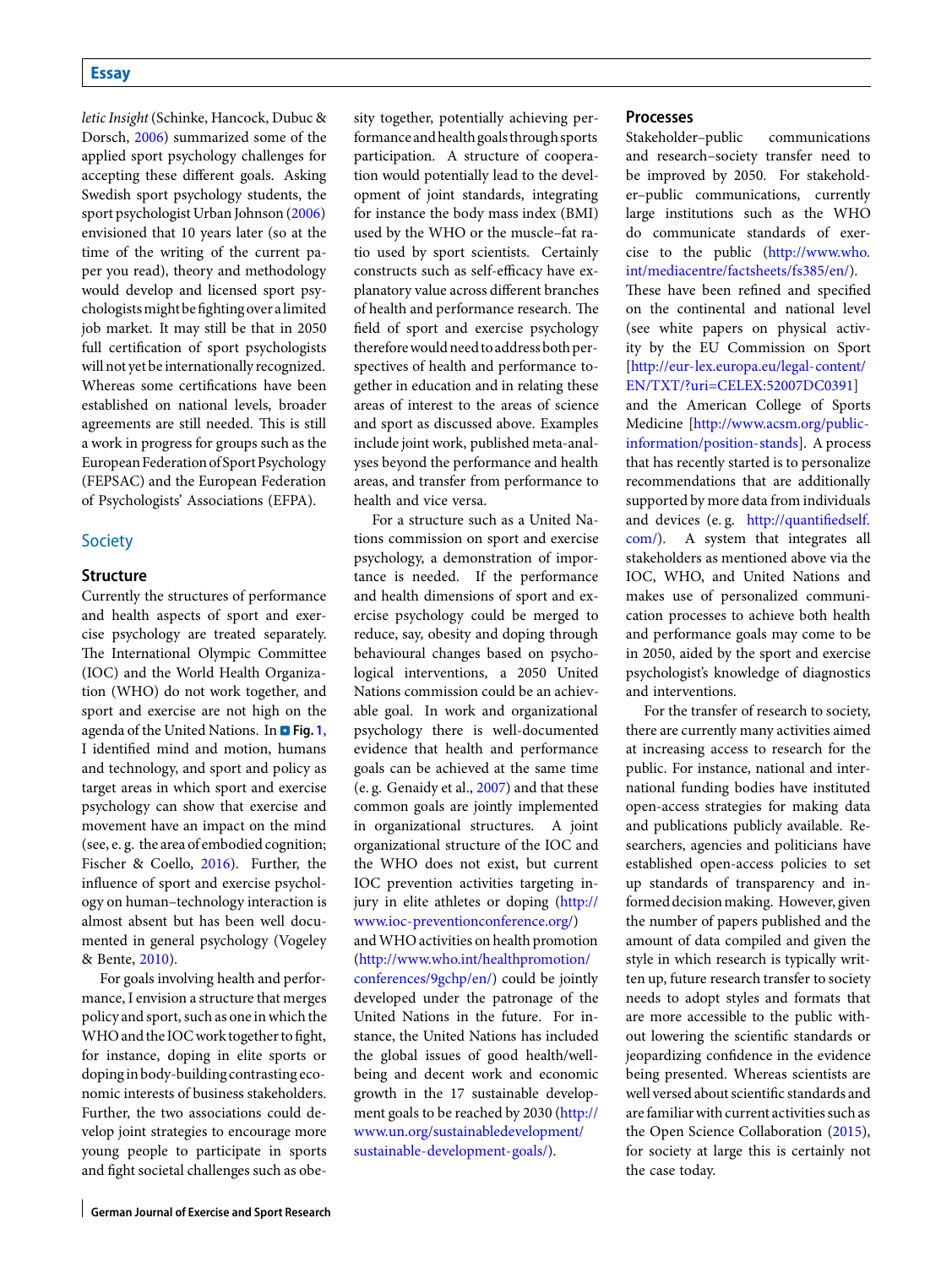Social and societal demands change the needs of individuals and thereby their sport behaviour, and thus the relation is bidirectional in nature. For instance, changes in the education structure, the use of electronic devices by youth and long working hours in business may produce a perception of limited time and desire for sports. This perception has already had an impact on the way people train, with shorter, intensive programs such as CrossFit gaining in popularity. The role of sport and exercise psychology is yet to be defined for such new sport behaviour developments.

#### **Culture**

Sport and exercise psychologists can impact society by increasing the acceptance of performance-health integration and by becoming key players in promoting societal change. Sport and exercise psychologists can push for the acceptance of performance–health integration on both the international (e. g. United Nations, IOC, WHO) and the national (e. g. sport and Olympic associations) and encourage joint goal setting. If stakeholders with their different interests accept that global problems such as doping and obesity can be better targeted together, a cultural shift would allow the structures suggested above to work in 2050.

In the coming decades before 2050, sport and exercise psychologists should demonstrate to the public that they can be key playersin promoting societal changes through the dissemination of their diagnostic methods and successful interventions. I envision that we need to specify and quantify the effects of interventions. For instance, any strength training has a clear baseline and a target value that is matched to specific durations, intensities and structures of the training regime. By 2050 our interventions should come as close to those prescriptive levels as possible. We further need to personalize and describe the effects, given the complexity of the behavioural changes we want to predict.

## **Conclusions**

I bet at the beginning of this essay that providing sport-psychological training to

a World Cup team would make it possible for that team to win against humanoid robots that had just won against such a team without training. I do believe that to win such a bet there must be enormous developments in sport and exercise psychology in relation to science, sport and society. These changes need to be realized on a structural level as well as by optimizing processes and making changes in society. A bet by default is a prediction of the future with an uncertain outcome. Are we ready to take the challenge?

## **Corresponding address**

#### **M. Raab**

Institute of Psychology, German Sport University Cologne Am Sportpark Müngersdorf 6, 50933 Cologne, Germany raab@dshs-koeln.de

**Acknowledgements.** I would like to thank Anita Todd for English copy editing and the PhD students Uirasso Borges, Laura Bröker, Jonna Löffler, Lisa Musculus, and Clara Schweinitz for their feedback on an earlier version. The new generation of excellent researchers will certainly continue to improve the future of sport and exercise psychology. I would like to thank the presidents of national and international associations who submitted their own predictions, which have been summarized in . **Table [1](#page-3-0)**.

# **Compliance with ethical guidelines**

**Conflict of interest.** M. Raab declares that he has no competing interests.

This article does not contain any studies with human participants or animals performed by any of the authors.

# **References**

- <span id="page-8-11"></span>Barker, J.B., Mellalieu, S.D., McCarthy, P.J., Jones, M. V., & Moran, A. (2013). A review of single case research in sport psychology 1997–2012: research trends and future directions. *Journal of Applied Sport Psychology*, *25*(1),4–32.
- <span id="page-8-7"></span>Clark, T., & Williamon, A. (2016). Applications within performance psychology. In M. Raab, B. Lobinger, S. Hoffmann, A. Pizzera & S. Laborde (Eds.), *Performance psychology: perception, action, cognition, and emotion* (pp. 46–67). Philadelphia PA: Elsevier.
- <span id="page-8-10"></span>Eom, S.(2009). *Author co-citation analysis: quantitative methods for mapping the intellectual structure of an academic discipline*. Hershey PA: Information Science Reference.
- <span id="page-8-2"></span>European Federation of Sport Psychology (FEPSAC) (1996). Position statement #1. [www.fepsac.](http://www.fepsac.com/activities/position_statements/) [com/activities/position\\_statements/](http://www.fepsac.com/activities/position_statements/) Accessed 4Nov2016.
- <span id="page-8-12"></span>Evans, J. M., Baker, G. R., Berta, W., & Barnsley, J. (2015). Culture and cognition in health systems change. *Journal of health Organisation and Management*, *29*(7),874–892.
- <span id="page-8-18"></span>Fischer, M. H., & Coello, Y. (Eds.). (2016). *Perceptual and emotional embodiment*. Foundations of embodied cognition, vol. 1. London: Taylor & Francis Ltd.
- <span id="page-8-19"></span>Genaidy, A., Salem, S., Karwowski, W., et al. (2007). The work compatibility improvementframework: an integrated perspective of the human-at-work system. *Ergonomics*, *50*(1),3–25.
- <span id="page-8-1"></span>Haddadin, S., Laue, T., Frese, U., & Hirzinger, G. (2007). *Foul 2050: Thoughts on Physical Interaction in Human-Robot Soccer. Proceedings*. IEEE/RSJ International Conference on Intelligent Robots and Systems, San Diego, CA, 2007.
- <span id="page-8-17"></span>Johnson, U. (2006). Sport psychology – past, present and future: the perceptions of Swedish sport psychology students. *Athletic Insight*, *8*,64–78.
- <span id="page-8-0"></span>Kitano, H., & Asada, M. (1998). *"Robocup humanoid challenge: that's one small step for a robot, one giant leap for mankind"*. IEEE/RSJ International Conference on Intelligent Robots and Systems (IROS1998), Victoria,1998. (pp.419–424).
- <span id="page-8-14"></span>Lewis, Z. H., Lyons, E. J., Jarvis, J. M., & Baillargeon, J. (2015). Using an electronic activity monitor systemasaninterventionmodality: A systematic review. *BMC Public Health*, *15*, 585. doi[:10.1186/](http://dx.doi.org/10.1186/s12889-015-1947-3) [s12889-015-1947-3.](http://dx.doi.org/10.1186/s12889-015-1947-3)
- <span id="page-8-9"></span>Lindahl, J., Stenling, A., Lindwall, M., & Colliander, C. (2015). Trends and knowledge base in sport andexercise psychology research: a bibliometric review study. *International Review of Sport and Exercise Psychology*, *8*(1),71–94.
- <span id="page-8-5"></span>Murphy, S. M. (Ed.). (2012). *The Oxford handbook of sport and performance psychology*. New York, NY:OxfordUniversityPress.
- <span id="page-8-6"></span>Nitsch, J. R., & Hackfort, D. (2016). Theoretical framework of performance psychology: An action theory perspective. In M. Raab, B. Lobinger, S. Hoffmann, A. Pizzera & S. Laborde (Eds.), *Performance psychology: perception, action, cognition, and emotion* (pp. 12–26). PhiladelphiaPA: Elsevier.
- <span id="page-8-20"></span>Open Science Collaboration (2015). Estimating the reproducibilityof psychological science. *Science*, *349*(6251), aac4716. doi[:10.1126/science.](http://dx.doi.org/10.1126/science.aac4716) [aac4716.](http://dx.doi.org/10.1126/science.aac4716)
- <span id="page-8-13"></span>Pashler, H., & Wagenmakers, E.-J. (2012). Editors' Introduction to the special issue on replicability in psychological science: a crisis of confidence? *Perspectives on Psychological Science*, *7*(6),528–530.
- <span id="page-8-3"></span>Prinz, W., Beisert, M., & Herwig, A. (2013). *Action science: foundations of an emerging discipline*. CambridgeMA:MITPress.
- <span id="page-8-15"></span>Raab, M. (2012). Simple heuristics in sports. *International Review of Sport and Exercise Psychology*, *5*, 104–120. doi[:10.1080/1750984X.2012.654810.](http://dx.doi.org/10.1080/1750984X.2012.654810)
- <span id="page-8-8"></span>Raab, M., & Gigerenzer, G. (2015). The power of simplicity: a fast-and-frugal heuristics approach to performance science. *Frontiers in Psychology* doi[:10.3389/fpsyg.2015.01672.](http://dx.doi.org/10.3389/fpsyg.2015.01672)
- <span id="page-8-4"></span>Raab, M., Lobinger, B., Hoffmann, S., Pizzera, A., & Laborde, S. (2016). *Performance psychology. Perception, action, cognition, and emotion*. Amsterdam: Academic Press Elsevier.
- <span id="page-8-16"></span>Raab, M., Wylleman, P., Seiler, R., Elbe, A.-M., & Hatzigeorgiadis, A. (Eds.). (2016). *Sport*